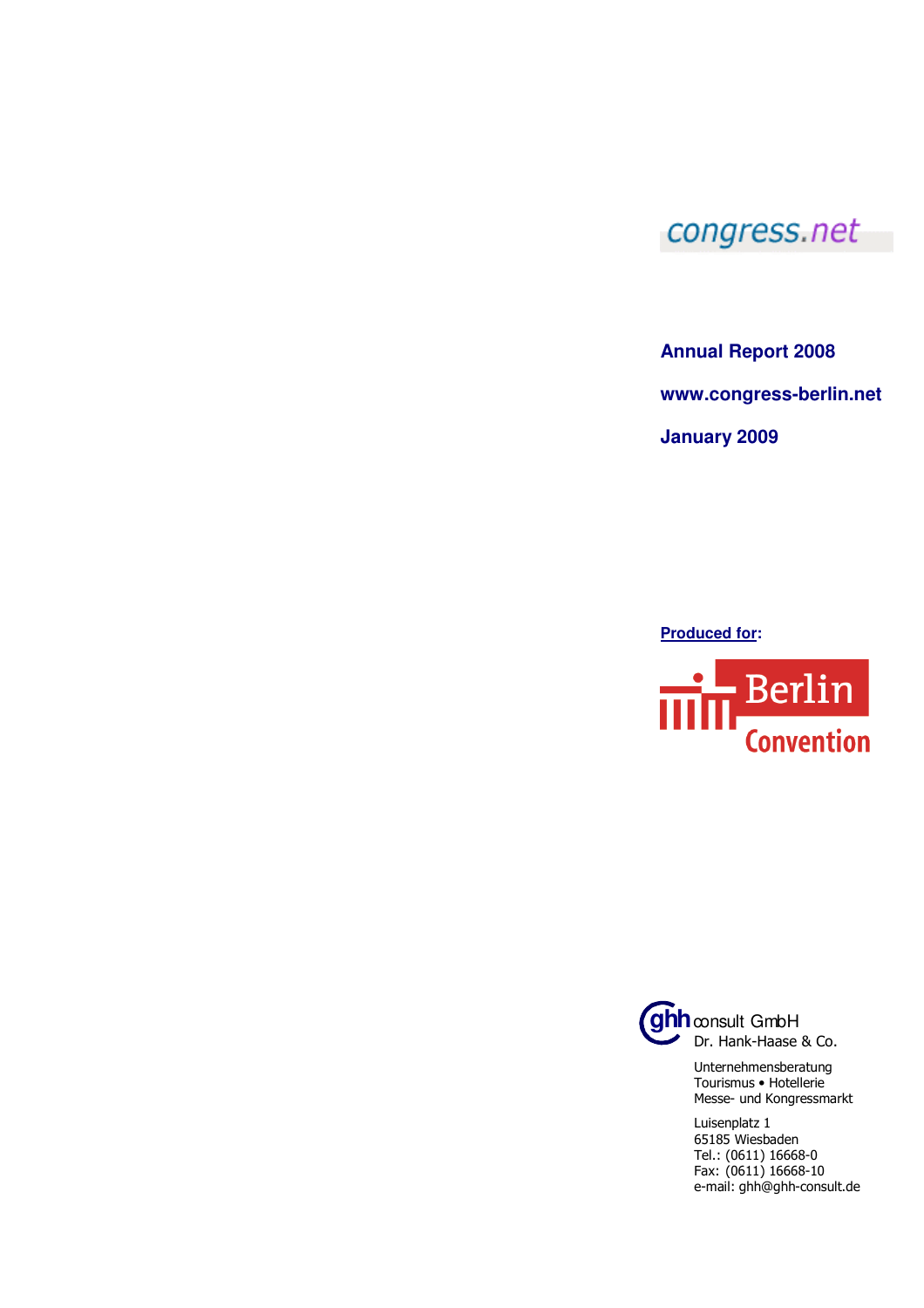## **EXECUTIVE SUMMARY**

- In Berlin 302 venue providers offer a total meeting space of approximately 438,400 m².
- 161 hotels (53% of providers) have around 102,000 m² event space (23% of meeting space).
- 6 convention centres and halls (2% of providers) offer 57,900 m² event space (13% of meeting space).
- 135 "unusual venues" (locations, 45% of providers) make 278,500 m² event space (64% of meeting space) available.
- 39% of meeting hotels and 100% of convention halls took part in congress.net in 2008. Together they represent 76% of the total space offering in venues of this kind.
- 19% of the location providers who account for 14% of the total event space in Berlin locations took part.
- In 2008 around 104,600 events with approximately 8.15 million participants were staged. The number of events and participants was higher than in 2007 (101,200 events with 7.97 million participants). This corresponds to an increase of +3% for events and +2% for participants.
- The Berlin convention hotels play a key role: 87,600 events (+3%) attracted 4.8 million participants (+2%) (2007: 85,000 events with 4.7 million participants).
- Around 2,500 events (+4%) with approximately 850,000 participants (+4%) were staged in the convention centres and halls in the course of 2008 (2007: 2,400 events with 820,000 participants).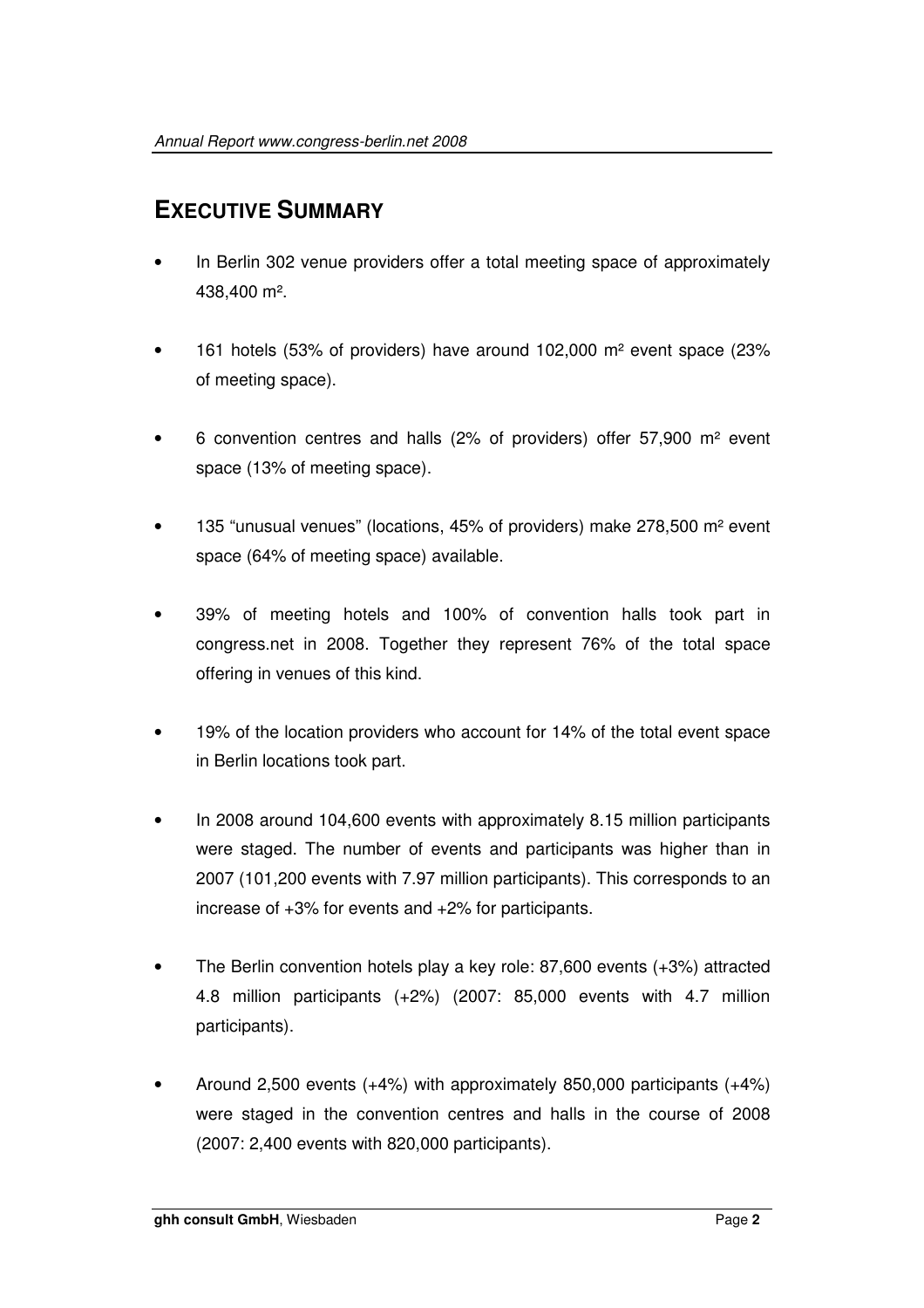- Around 14,500 events (+5%) were recorded in 2008 in the so-called locations with approximately 2.5 million participants (+2%) (2007: 13,800 events with 2.45 million participants).
- Overall the convention market improved compared with 2007. Both the number of participants and events rose.
- The impact of the current global economic crisis has not yet been felt in the meeting and convention industry. Events that had been planned in the medium and long term were staged.
- In terms of event size there were slight changes compared with 2008. Whereas the number of events with up to 20 participants and between 21 and 50 participants fell slightly (2008: 45% and 28% respectively, 2007: 47% and 29% respectively), slightly more larger events were held.
- The average meeting length in 2008 of 1.7 days increased compared with the previous year by 0.1 days (2007: 1.6 days). Whereas there were no changes in the case of the convention, municipal and multi-purpose halls with average meeting lengths of 1.7 and 1.4 days respectively compared to the previous year, the average meeting length in locations increased from 1.2 days in 2007 to 1.4 days in 2008.
- The share of multi-day events rose in 2008. 32% of the events in Berlin were multi-day and 68% were one-day events.
- The seasonal distribution of events in Berlin in 2008 follows the typical seasonal curve of meeting and convention events with high levels above all in the spring and autumn months and low demand in the summer vacation months of July and August.
- In 2008 meetings (32%), conferences (14%), events (13%) and seminars (12%) were the dominant types of event from the Berlin perspective. These shares are similar to the previous year. In the case of hotels, meetings were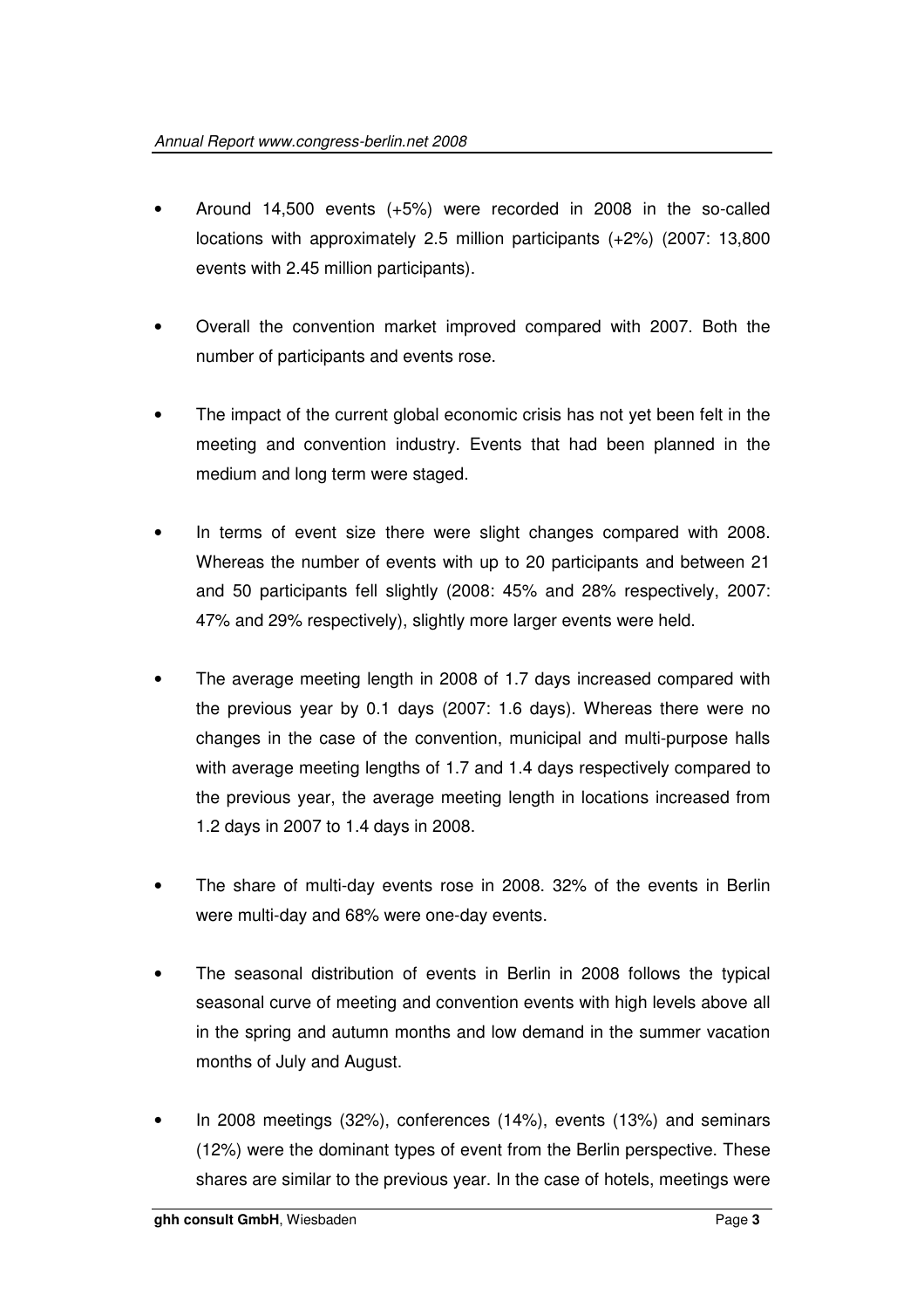by far the largest category of events (36%). In the case of convention, municipal and multi-purpose halls, conferences were the largest segment (33%). Events (50%) were the largest category of functions in the locations.

- Around 70% of the organisers in 2008 came from the private sector. Whereas the share of the private sector increased, the share of associations, organisations and public institutions fell slightly. Agencies and PCOs were able to sustain their share of 5%.
- In 2008 roughly 90% of all events were directly booked. Around 7% of the bookings were made by PCOs and approximately 2% by travel agencies.
- The sectors "Trade, banking, Insurance" and "Chemicals, pharmaceuticals, cosmetics" were the most highly represented amongst organisers in 2008. With 11%, they staged the most meetings and conventions in Berlin. The sector "Publishing houses, media, culture, leisure, sport" was in third place with 10%.
- The sector "Publishing houses, media, culture, leisure and sport" headed the field with 11% in 2008, followed by "Politics, public administration, trade unions, lawyers" and "Trade, banking, insurance" with 9% each.
- The share of international events was on the same level as the previous year (23%). This means that almost one in four events in Berlin has an international dimension.
- With regard to the origins of participants, the region with 46% is still very clearly to the fore. Overall, however, there is a trend towards larger shares of participants from Europe and the rest of the world.
- If one looks at the origins of participants in the different types of event, then conventions have the largest proportion of foreign participants (9%).